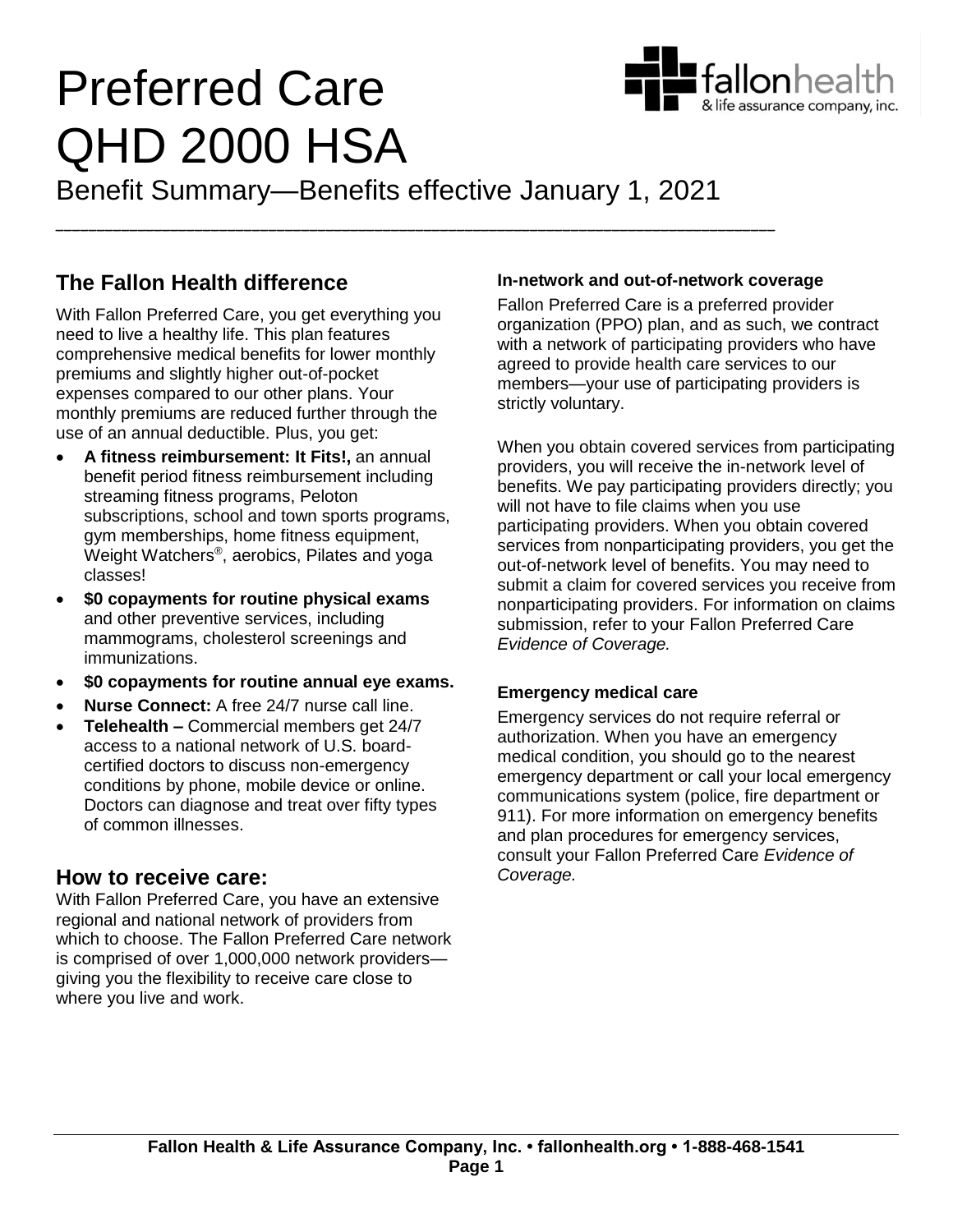| <b>Plan specifics</b>                                                                                                                                                                                                                                                                                                          | <b>Your cost</b><br>in-network                                                                       | <b>Your cost</b><br>out-of-network<br>(after your deductible) |
|--------------------------------------------------------------------------------------------------------------------------------------------------------------------------------------------------------------------------------------------------------------------------------------------------------------------------------|------------------------------------------------------------------------------------------------------|---------------------------------------------------------------|
| <b>Benefit period</b><br>The benefit period, sometimes referred to as a "benefit year," is the<br>12-month span of plan coverage, and the time during which the<br>deductible, out-of-pocket maximum and specific benefit maximums<br>accumulate.                                                                              | Jan. $1 - Dec.$ 31                                                                                   |                                                               |
| <b>Deductible</b><br>A deductible is the amount of allowed charges you pay per benefit<br>period before payment is made by the plan for certain covered<br>services. The amount that is put toward your deductible is<br>calculated based on the allowed charge or the provider's actual<br>charge-whichever is less.          | \$2,000 individual<br>\$4,000 family                                                                 | \$4,000 individual<br>\$8,000 family                          |
| <b>Embedded deductible</b><br>Please note that once any one member in a family accumulates<br>\$2,800 of services that are subject to the family deductible, that<br>individual member's deductible is considered met, and that family<br>member will receive benefits for covered services less any<br>applicable copayments. | \$2,800                                                                                              | \$5,600                                                       |
| Out-of-pocket maximum<br>The out-of-pocket maximum is the total amount of deductible,<br>copayments and coinsurance you are responsible for in a benefit<br>period. The out-of-pocket maximum also does not include your<br>premium charge or any amounts you pay for services that are not<br>covered by the plan.            | \$7,000 individual<br>\$14,000 family                                                                | \$7,000 individual<br>\$14,000 family                         |
| <b>Coinsurance</b><br>Coinsurance is the percentage of medical expense you are required<br>to pay after the deductible amount is satisfied.                                                                                                                                                                                    | n/a                                                                                                  | 20%                                                           |
| Penalty for failure to follow medical management<br>procedures*                                                                                                                                                                                                                                                                | \$200 per<br>occurrence                                                                              | \$500 per occurrence                                          |
| <b>Benefits</b>                                                                                                                                                                                                                                                                                                                | <b>Your cost</b><br>in-network                                                                       | <b>Your cost</b><br>out-of-network<br>(after your deductible) |
| <b>Office</b>                                                                                                                                                                                                                                                                                                                  |                                                                                                      |                                                               |
| Routine physical exams                                                                                                                                                                                                                                                                                                         | \$0                                                                                                  | 20% coinsurance                                               |
| Office visits (primary care provider)                                                                                                                                                                                                                                                                                          | \$25 per visit<br>after deductible                                                                   | 20% coinsurance                                               |
| Office visits (specialist)                                                                                                                                                                                                                                                                                                     | \$40 per visit<br>after deductible                                                                   | 20% coinsurance                                               |
| Office visits (limited service clinics, e.g., Minute Clinic)                                                                                                                                                                                                                                                                   | \$40 per visit<br>after deductible                                                                   | 20% coinsurance                                               |
| Routine eye exams (one every 12 months)                                                                                                                                                                                                                                                                                        | \$0                                                                                                  | 20% coinsurance                                               |
| Telehealth (24/7 access to doctors to discuss non-emergency<br>conditions by phone, mobile app or online)                                                                                                                                                                                                                      | \$5 copayment<br>after deductible                                                                    |                                                               |
| Short-term rehabilitative services (60 visits combined in- and<br>out-of-network per benefit period)<br>* Some senvices require plan potitication or prior authorization. A penalty will be applied                                                                                                                            | \$40 per visit<br>after deductible<br>for failure to follow the plan's modical management procedures | 20% coinsurance                                               |

*\* Some services require plan notification or prior authorization. A penalty will be applied for failure to follow the plan's medical management procedures. The penalty does not apply toward the deductible or out-of-pocket maximum.*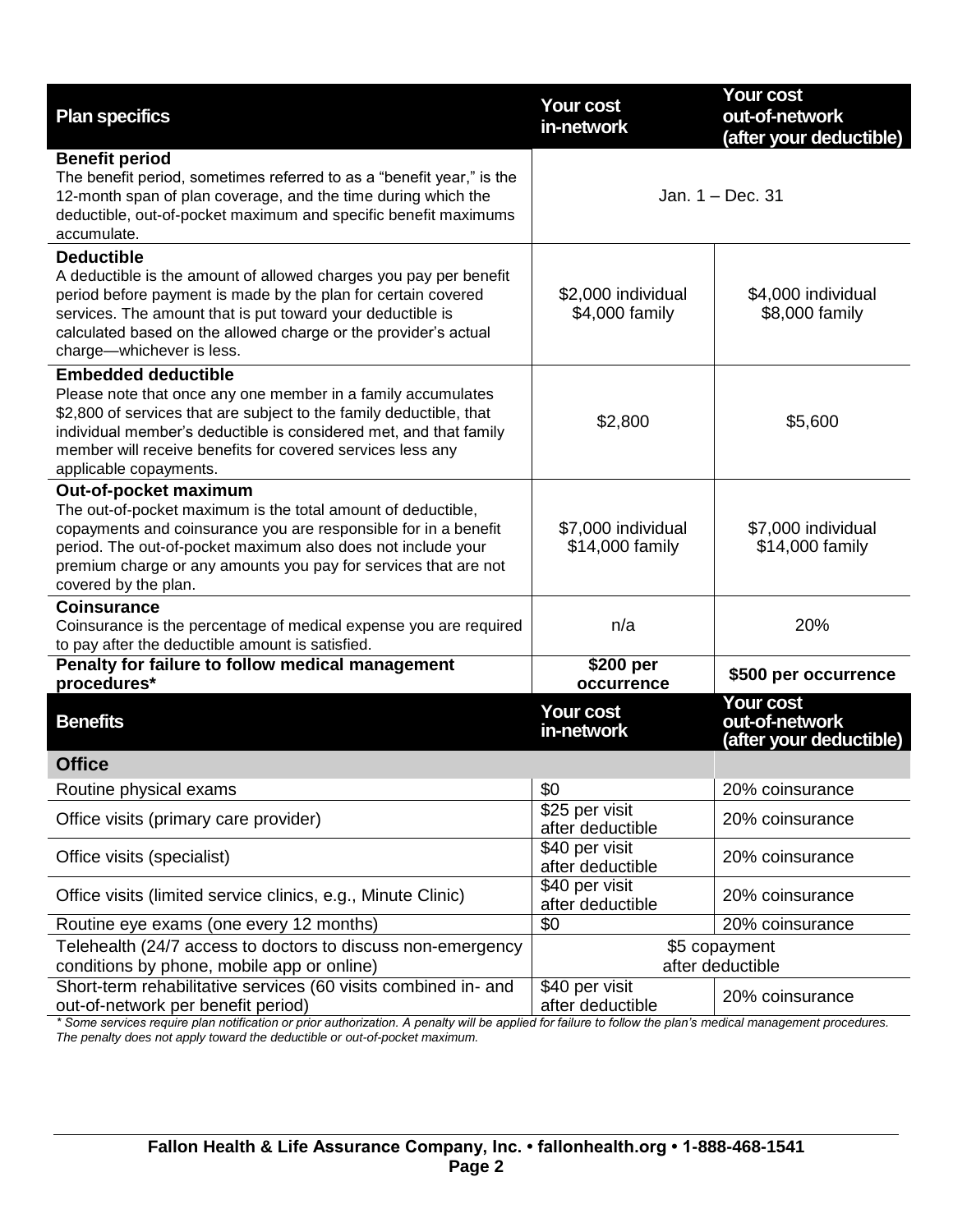| <b>Benefits</b>                                                                                                                                                          | <b>Your cost</b><br>in-network                               | Your cost<br>out-of-network<br>(after your deductible) |
|--------------------------------------------------------------------------------------------------------------------------------------------------------------------------|--------------------------------------------------------------|--------------------------------------------------------|
| <b>Office</b>                                                                                                                                                            |                                                              |                                                        |
| Prenatal care                                                                                                                                                            | \$25 first visit only                                        | 20% coinsurance                                        |
| <b>Preventive services</b><br>Tests, immunizations and services to help screen for<br>diseases and improve early detection when symptoms or<br>diagnosis are not present | Covered in full                                              | 20% coinsurance                                        |
| Diagnostic lab services<br>Tests and services that are intended to diagnose or check the<br>status of a disease or condition                                             | Covered in full<br>after deductible                          | 20% coinsurance                                        |
| Diagnostic x-ray services<br>Tests and services that are intended to diagnose, check the<br>status of, or treat a disease or condition                                   | \$50 copay<br>after deductible                               | 20% coinsurance                                        |
| Diagnostic other (EKG, ultrasound, colonoscopy, etc.)<br>Tests and services that are intended to diagnose, check the<br>status of, or treat a disease or condition       | Covered in full<br>after deductible                          | 20% coinsurance                                        |
| Imaging (CAT, PET, MRI, nuclear cardiology)                                                                                                                              | \$250 copayment<br>after deductible                          | 20% coinsurance                                        |
| Chiropractic care (12 visits per benefit period)                                                                                                                         | \$25 per visit                                               | 20% coinsurance                                        |
| <b>Prescriptions</b>                                                                                                                                                     | Tier 1/Tier 2/Tier 3/Tier 4                                  |                                                        |
| Prescription drugs, insulin and insulin syringes                                                                                                                         | \$10/\$30/\$100/\$200<br>after deductible<br>(30-day supply) | 20% coinsurance                                        |
| Generic contraceptives and contraceptive devices                                                                                                                         | \$0<br>(30-day supply)                                       | 20% coinsurance                                        |
| Brand contraceptives with no generic equivalent (prior<br>authorization required)                                                                                        | With prior<br>authorization: \$0<br>(30-day supply)          | 20% coinsurance                                        |
| Brand contraceptives with a generic equivalent (prior<br>authorization required)                                                                                         | Tier 3: \$100 AD<br>Tier 4: \$200 AD<br>(30-day supply)      | 20% coinsurance                                        |
| Prescription medication refills obtained through the mail<br>order program                                                                                               | \$20/\$60/\$200/\$600<br>after deductible<br>(90-day supply) | 20% coinsurance                                        |
| Generic prescription omeprazole, generic prescription<br>lansoprazole, and generic and brand OTC esomeprazole<br>(Nexium)                                                | \$5                                                          | 20% coinsurance                                        |
| <b>Inpatient hospital services</b>                                                                                                                                       |                                                              |                                                        |
| Room and board in a semiprivate room (private when<br>medically necessary)                                                                                               | \$200 copayment<br>after deductible                          | 20% coinsurance                                        |
| Physicians' and surgeons' services                                                                                                                                       | Covered in full<br>after deductible                          | 20% coinsurance                                        |
| Physical and respiratory therapy                                                                                                                                         | Covered in full<br>after deductible                          | 20% coinsurance                                        |
| Intensive care services                                                                                                                                                  | Covered in full<br>after deductible                          | 20% coinsurance                                        |
| Maternity care                                                                                                                                                           | Covered in full<br>after deductible                          | 20% coinsurance                                        |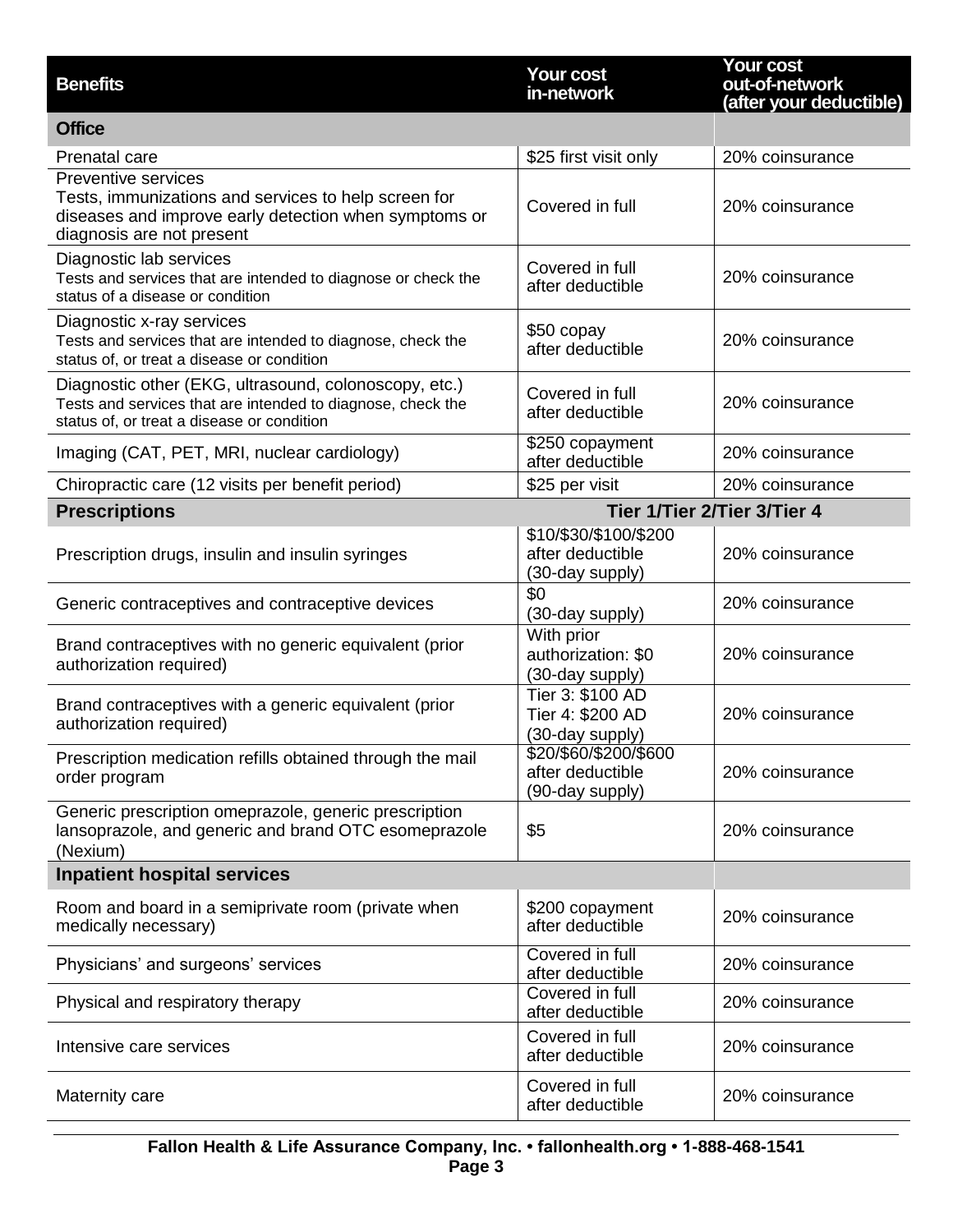| <b>Benefits</b>                                                                                                                                                                                                                                                                                                                                                                                                      | <b>Your cost</b><br>in-network                           | <b>Your cost</b><br>out-of-network<br>(after your deductible) |
|----------------------------------------------------------------------------------------------------------------------------------------------------------------------------------------------------------------------------------------------------------------------------------------------------------------------------------------------------------------------------------------------------------------------|----------------------------------------------------------|---------------------------------------------------------------|
| <b>Same-day surgery</b>                                                                                                                                                                                                                                                                                                                                                                                              |                                                          |                                                               |
| Same-day surgery in a hospital outpatient or ambulatory<br>care setting                                                                                                                                                                                                                                                                                                                                              | \$200 copayment<br>after deductible                      | 20% coinsurance                                               |
| <b>Emergencies</b>                                                                                                                                                                                                                                                                                                                                                                                                   |                                                          |                                                               |
| Emergency room visit                                                                                                                                                                                                                                                                                                                                                                                                 | \$250 copayment after deductible<br>(waived if admitted) |                                                               |
| <b>Skilled nursing</b>                                                                                                                                                                                                                                                                                                                                                                                               |                                                          |                                                               |
| Skilled care in a semiprivate room                                                                                                                                                                                                                                                                                                                                                                                   | \$200 copayment<br>after deductible                      | 20% coinsurance                                               |
| <b>Substance abuse</b>                                                                                                                                                                                                                                                                                                                                                                                               |                                                          |                                                               |
| Office visits                                                                                                                                                                                                                                                                                                                                                                                                        | \$25 per visit<br>after deductible                       | 20% coinsurance                                               |
| Detoxification in an inpatient setting                                                                                                                                                                                                                                                                                                                                                                               | \$200 copayment<br>after deductible                      | 20% coinsurance                                               |
| Rehabilitation in an inpatient setting                                                                                                                                                                                                                                                                                                                                                                               | \$200 copayment<br>after deductible                      | 20% coinsurance                                               |
| <b>Mental health</b>                                                                                                                                                                                                                                                                                                                                                                                                 |                                                          |                                                               |
| Office visits                                                                                                                                                                                                                                                                                                                                                                                                        | \$25 per visit<br>after deductible                       | 20% coinsurance                                               |
| Services in a general or psychiatric hospital                                                                                                                                                                                                                                                                                                                                                                        | \$200 copayment<br>after deductible                      | 20% coinsurance                                               |
| <b>Other health services</b>                                                                                                                                                                                                                                                                                                                                                                                         |                                                          |                                                               |
| Skilled home health care services                                                                                                                                                                                                                                                                                                                                                                                    | Covered in full<br>after deductible                      | 20% coinsurance                                               |
| Durable medical equipment                                                                                                                                                                                                                                                                                                                                                                                            | 30% coinsurance<br>after deductible                      | 30% coinsurance                                               |
| Medically necessary ambulance services                                                                                                                                                                                                                                                                                                                                                                               | Covered in full<br>after deductible                      | Covered in full<br>after deductible                           |
| Value-added benefits and features                                                                                                                                                                                                                                                                                                                                                                                    |                                                          |                                                               |
| It Fits!, an annual fitness reimbursement (including streaming fitness programs,<br>Peloton subscriptions, school and town sports programs, gym memberships, new<br>cardiovascular home fitness equipment, Weight Watchers <sup>®</sup> , aerobics, Pilates and<br>yoga classes)                                                                                                                                     |                                                          | \$150 individual<br>\$150 family                              |
| Oh Baby!, a program that provides prenatal vitamins, a convertible toddler car seat,<br>electric breast pump and other "little extras" for expectant parents—all at no<br>additional cost.                                                                                                                                                                                                                           |                                                          | Included                                                      |
| The Healthy Health Plan: A program that supports members (subscribers and their<br>spouses age 18 and older) in becoming—and staying—healthy. Simply go to<br>fallonhealth.org/healthyhealthplan. Fill out the health assessment, receive a<br>personalized health report and earn a \$100 incentive!* Take advantage of all the tools<br>available, including health coaching, to help you reach your health goals. |                                                          | Included                                                      |
| Fallon SmartShopper cost transparency tool and Incentive program                                                                                                                                                                                                                                                                                                                                                     |                                                          | Included                                                      |
| Free 24/7 nurse call line                                                                                                                                                                                                                                                                                                                                                                                            |                                                          | Included                                                      |